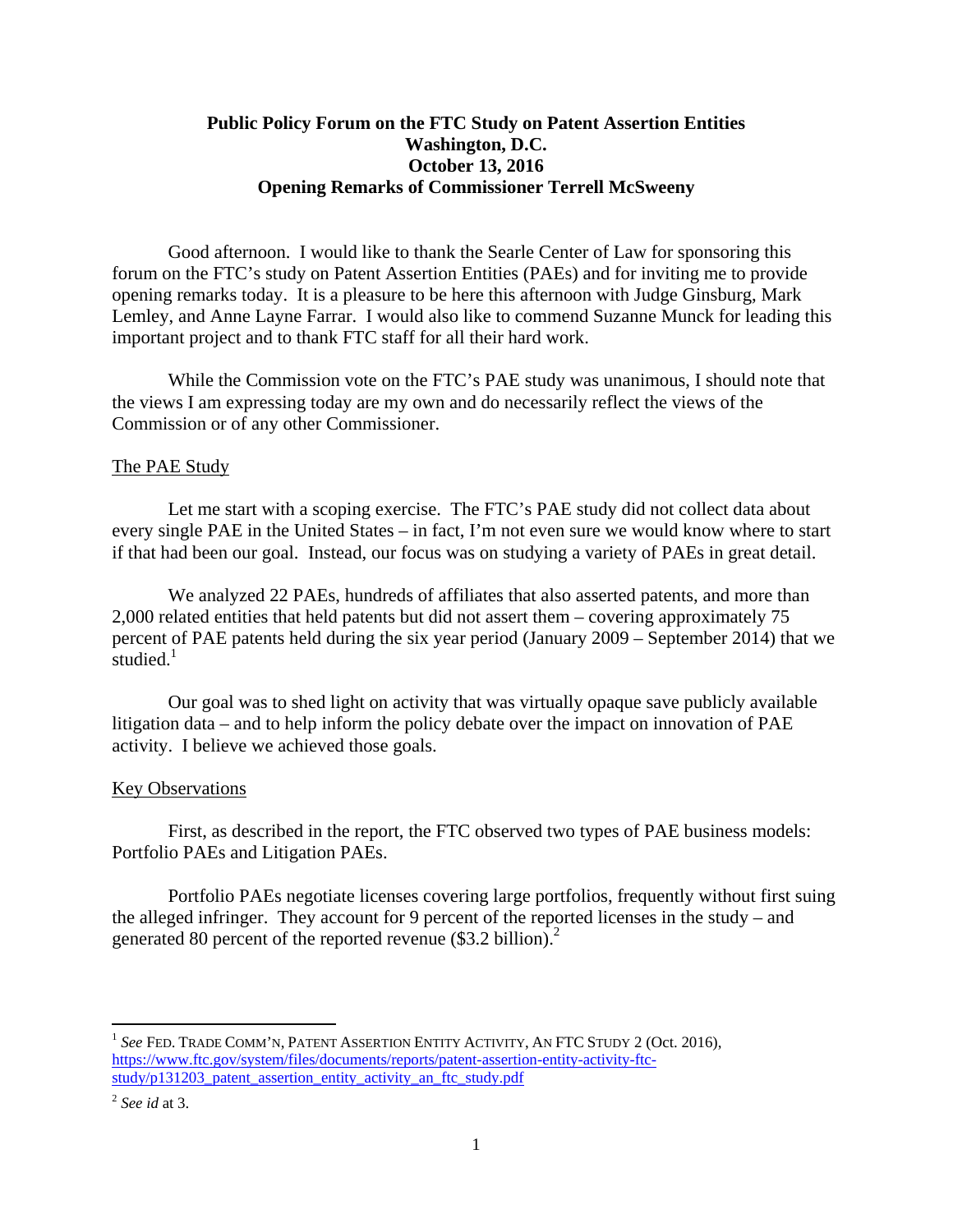Litigation PAEs typically have small portfolios (often containing fewer than 10 patents) and sue licensees before entering into license agreements. These agreements are typically small – usually less than \$300,000 – or, probably not coincidentally, the lower bound of early-stage litigation costs. They accounted for 96 percent of the cases, 91 percent of the reported licenses, and just 20 percent of the reported revenue (about \$800 million).<sup>3</sup>

 manufacturers but also the end-users of the products.4 The PAEs observed in the study were focused on acquiring and asserting information and communications technology patents – more than 75 percent of which were software-related. They asserted these patents against firms in a broad range of industries including not just product

Manufacturers, NPEs, Portfolio PAEs) combined.<sup>5</sup> Litigation PAEs also behaved differently than the wireless manufacturers in the study. They were much more likely to assert their patents through litigation, bringing 2.5 times more patent infringement cases involving wireless patents than all other studied groups (Wireless

#### Implications of Report for Policy Makers

So what are the implications of these findings for policy makers? First, an important note about what we didn't track down as a part of our study: the revenue PAEs share with inventors and the costs of assertion activity. While we attempted to evaluate the effect of PAE activity in promoting patent monetization for inventors and innovation, we found that the data keeping practices of the entities made it impossible to make any meaningful comparisons.

However, a number of our findings suggest, in my view, that the value of PAE conduct to innovation is relatively low.

While many PAEs share revenue with named inventors, the data was not reliable enough to draw conclusions about the about of revenue shared – so there was really no way to test PAE efficiency.

Moreover, 93 percent of Litigation PAE licenses followed suit against the licensee. These licenses typically yielded total royalties of less than \$300,000, the approximate lower bound of early stage-litigation cases – basically consistent with nuisance value threshold.<sup>6</sup> They also settled relatively early in litigation – generally within the first six months to a year. This looks like a sue-and-settle model.

Importantly, the FTC did not observe massive demand letter campaigns, where demand letters were sent to thousands of targets. As I've noted, assertion behavior tended to take the form of infringement litigation.

 $\overline{a}$ 

<sup>3</sup>*See id* at 4.

<sup>4</sup>*See id* at 57.

<sup>5</sup>*See id* at 142.

<sup>6</sup>*See id* at 120.